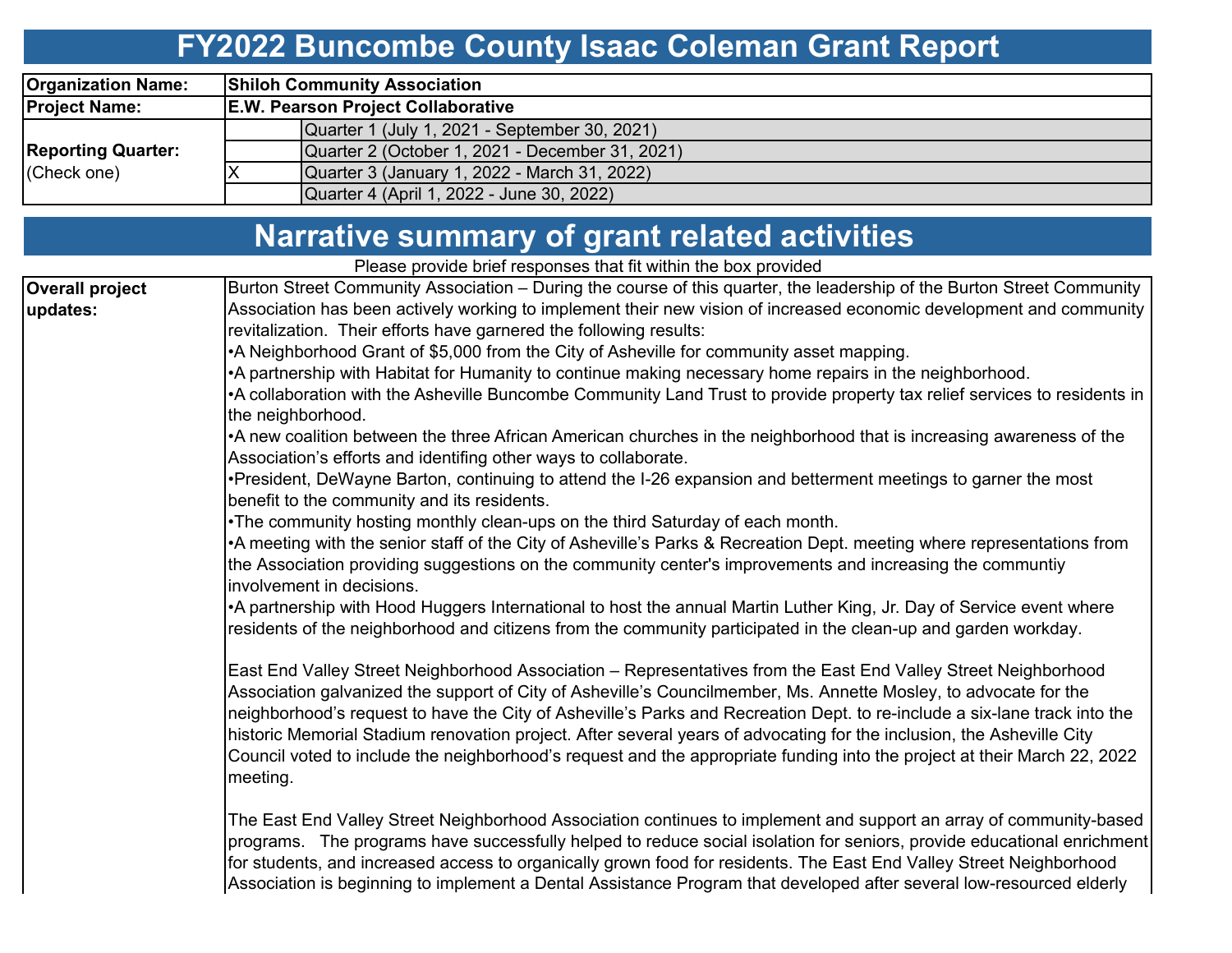residents noted the need during interviews when they were visited by Association's Community Health Advocates. The East End Valley Street Neighborhood Association received a grant from the WNC Bridge Foundation to begin the program and is collaborating with the Minnie Jones Health Center to provide the dental services.

The East End Valley Street Neighborhood Association worked with Bountiful Cities and the City of Asheville's Parks and Recreation Dept. to continue to host monthly community workdays at the Dr. George Washington Carver Edible Park. The workdays provided the opportunities for volunteers to plant edible food, get hands on demonstrations of gardening techniques, and tour the park.

The leadership of the East End Valley Street Neighborhood Association is continuing to provide educational enrichment opportunities for students in collaboration with the Rosa Walker Advancement Initiative, which provides their services primarily in the historic St. James AME Church that is located within the neighborhood. The Rosa Walker Advancement Initiative began their Science, Technology, Engineering and Math Saturday programming in March. It will continue until the end of May. The staff from Bricks4Kids provides the instruction and volunteers provide snacks and lunch for students. The program is provided to students in grades kingdergarten to sixth.

During the third quarter, the Rosa Walker Advancement Initiative offered Drum lessons for students. Mr. Darvin Jones, an experienced Drum Instructor, conducted the lessons along with two high school volunteers. Mr. Jones used innovative computer-based instructions in addition to tradition instructions to reach the students. Each participant received a drum pad and sticks to practice their lessons at home.

Project Lighten Up – The staff, Board of Directors, and volunteers of Project Lighten Up continued to effectively provide academic tools for success to students through consistent reinforcement of the academic information students received while at school and access to tutorial support via the Project Lighten Up After-School program. During the third quarter, volunteers from various entities assisted the staff with helping to provide creative instruction to students who needed additional assistance with their academic understanding. Project Lighten Up has been intentional in its efforts to ensure that all students who are a part of the program receive individualized assistance to help them improve this academic and social skills.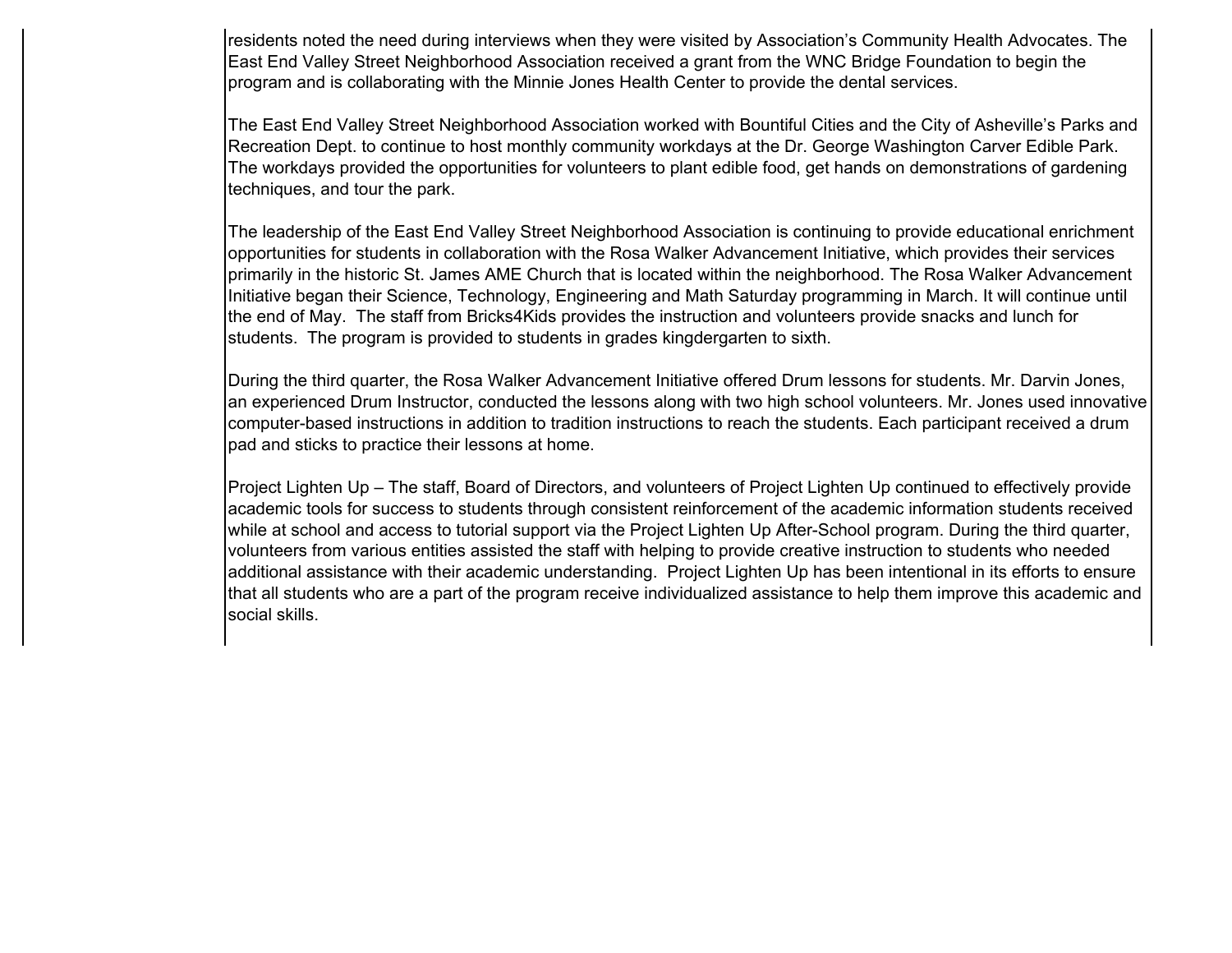The staff has begun to prepare for their Summer Camp by planning to implement expanded services to pre-kindergarten aged students. The staff and Board of Directors of Project Lighten Up have adopted the belief that, "If we have the opportunity to positively impact the first two thousand days of a child's life, we will have a positive impact on the next two thousand days."

Shiloh Community Association – The staff and volunteers from the Shiloh Community Association's Garden have continued to develop partnerships with governmental, educational, nonprofit, and for-profit entities. The partnerships have yielded the following results:

•Burial Beer Company raised \$1,346 for the Shiloh Community Association.

•Warren Wilson College's Bonner Scholarship program's students volunteered in Shiloh.

•The Bonner Scholarship students surveyed the neighborhood residents about capacity building for the future Shiloh Community Association's resource center.

•Dr. Ameena Batada from UNCA's Health and Wellness Department is looking to schedule volunteers to serve in the garden.

•The Citizens Times interviewed Norma Baynes about the City of Asheville's Neighborhood Match Grant that the Shiloh Community Association received.

•On March 4, 2022, the Shiloh Community Association closed on the purchase of the 57 Booker Street property, which provides a road access to the land near the future Shiloh Community Association's Resource Center.

•The Shiloh Community Garden used Tipping Point Grant funding to construct a greenhouse at the Shiloh Garden to be used as a neighborhood plant nursery.

•Bountiful Cities donated \$500 to the garden from a Pisgah Heath Foundation's grant that they received for the staff of the Garden to buy materials for a new herb bed construction.

•The Windfall Collective Nursery from Bountiful Cities Nursery gave the Shiloh Garden a \$200 gift certificate to purchase vegetable, herb and flower starts.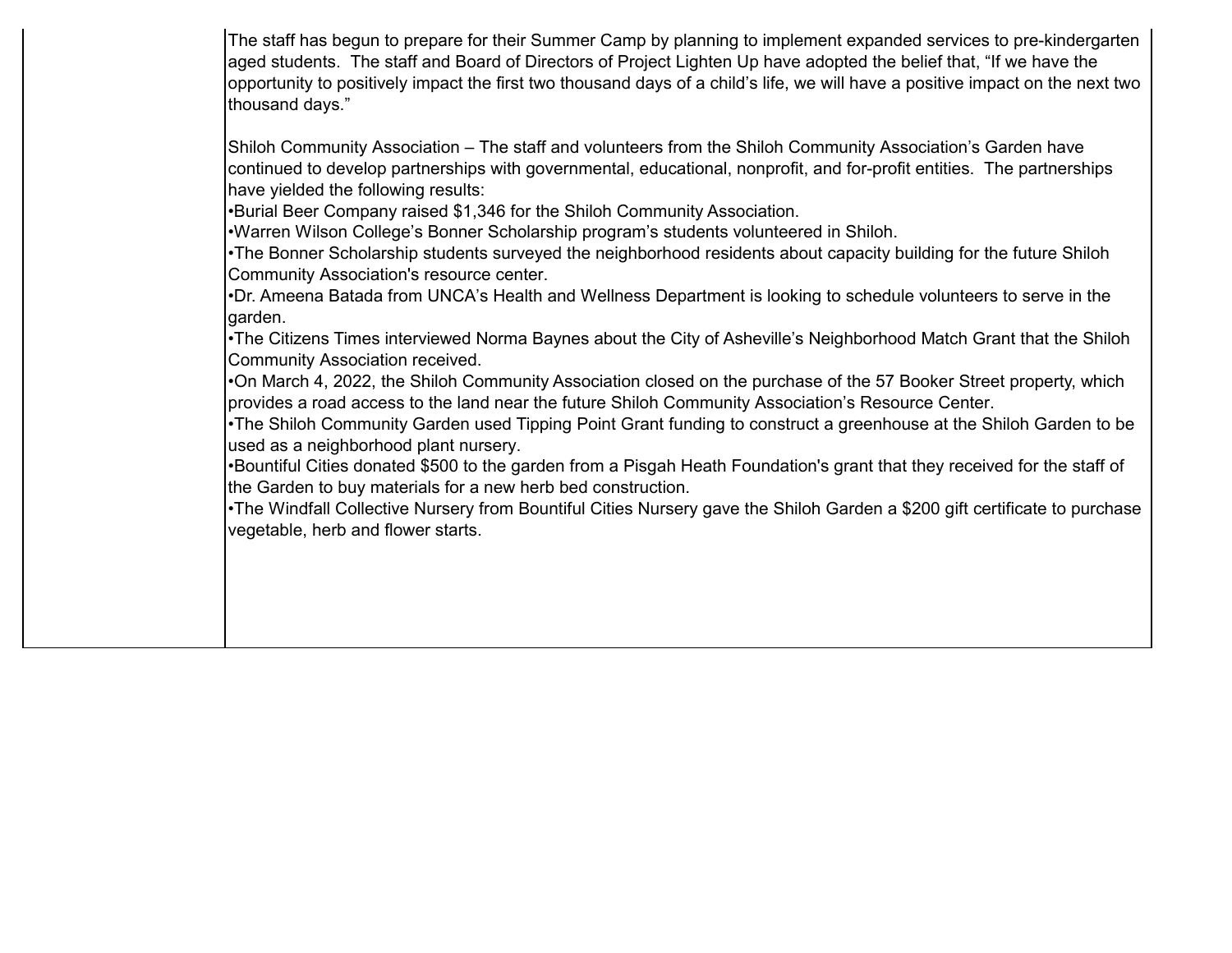| Activities related to                          | During the third quarter of the year, the E. W. Pearson Project Collaborative hosted three intercommunity equity-focused                                                                                                                                                                                                                                                                                                                                                                                                                                                                                                                                                                                                                                                                                                                                                                                 |  |  |  |  |  |  |  |  |  |
|------------------------------------------------|----------------------------------------------------------------------------------------------------------------------------------------------------------------------------------------------------------------------------------------------------------------------------------------------------------------------------------------------------------------------------------------------------------------------------------------------------------------------------------------------------------------------------------------------------------------------------------------------------------------------------------------------------------------------------------------------------------------------------------------------------------------------------------------------------------------------------------------------------------------------------------------------------------|--|--|--|--|--|--|--|--|--|
| increasing equity,<br>diversity and inclusion: | meetings. The City of Asheville's newly hired, Parks and Recreation Department Director came to the Collaborative's<br>February meeting to discuss his goals for the department, and to listen to the Collaborative's members' concerns and                                                                                                                                                                                                                                                                                                                                                                                                                                                                                                                                                                                                                                                              |  |  |  |  |  |  |  |  |  |
|                                                | vision for the Parks and Recreation Dept.'s facilities.                                                                                                                                                                                                                                                                                                                                                                                                                                                                                                                                                                                                                                                                                                                                                                                                                                                  |  |  |  |  |  |  |  |  |  |
|                                                | Burton Street Community Association – President, Dewayne Barton, was formally appointed to represent the Burton<br>Street neighborhood on the City of Asheville and Buncombe County newly formed Reparations Commission. He is also<br>continuing to work with the North Carolina Department of Transportation's Office of Civil Rights on issues involving<br>contracting and inclusion of African American businesses and workers as part of the I-26 expansion project. As part of<br>the Burton Street Community Association's efforts to build a stronger network between all neighborhood residents, a<br>neighborhood volunteer has created an online form to collect interested neighbors' information as part of community<br>asset mapping process.                                                                                                                                            |  |  |  |  |  |  |  |  |  |
|                                                | East End Valley Street Neighborhood Association - The leadership of the East End Valley Street Neighborhood<br>Association continues to collaborate with the Rosa Walker Advancement Initiative to provide educational and character-<br>building initiatives. During the first quarter of the year, the Rosa Walker Advancement Initiative provided a free anti-<br>bullying book entitled, "You Can't Bully Me Anymore" written by Brent LaPrince Edwards to students. The Rosa Walker<br>Advancement Initiative has provided over 400 books to students in grades kindergarten through third who attend Hall<br>Fletcher Elementary School, Claxton Elementary School, and participate in the Youth Transformed for Life program.<br>Teachers and student leaders also received a professional video of Brent LaPrince Edwards reading the book along with<br>an Anti-Bullying Guide with activities. |  |  |  |  |  |  |  |  |  |
|                                                | In an effort to increase diversity and inclusion, volunteers from the East End Valley Street Neighborhood Association<br>have begun the planning of the "We Rise As One! 2022 East End Valley Street Neighborhood Street Community<br>Heritage Festival. The event will take place on Saturday, August 27, 2022, in the Martin Luther King, Jr. Park.                                                                                                                                                                                                                                                                                                                                                                                                                                                                                                                                                    |  |  |  |  |  |  |  |  |  |
|                                                | Additionally, the leadership of the East End Valley Street Neighborhood Association and residents of the neighborhood<br>have been actively working with the Preservation Society of Asheville and Buncombe County to renovate the historic<br>Cappadocia Church and Grail Street house. The Preservation Society of Asheville and Buncombe County purchased the                                                                                                                                                                                                                                                                                                                                                                                                                                                                                                                                         |  |  |  |  |  |  |  |  |  |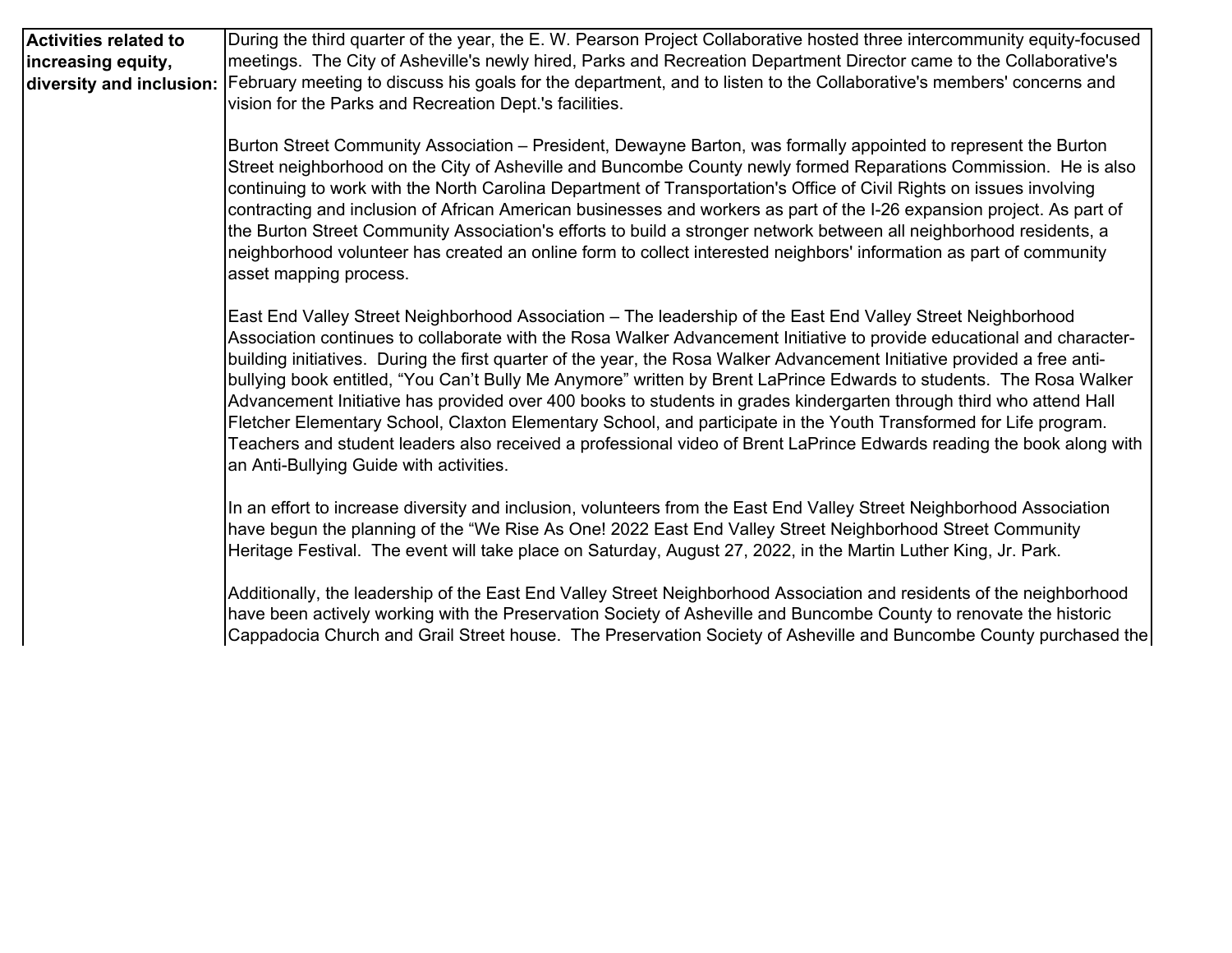church and house from a developer who sought to redevelop the property.

Shiloh Community Association - During the third quarter, the members of Shiloh Community Association's Executive Board actively volunteered to serve on various community-based committees and organizations that positively influence the City of Asheville's and Buncombe County's policies on diversity, equity, and inclusion. Several leaders are also volunteering with Mountain Area Health Education Center's newly created community health committee.

In an effort to decrease racism and increase equity within the community, members of the Shiloh Community have participated in various endeavors including:

•Attending Coming to the Table community meetings. Coming to the Table's approach focuses on "actually doing the transformative work of undoing racism in the community where you live."

•Attending and participating in Asheville Buncombe Food Security Reparations Coalition's meetings. The Asheville Buncombe Food Policy Council "has convened a group of local Black leaders, representatives from Asheville's Legacy Neighborhoods and community organizations, and other stakeholders to determine reparations recommendations for the City of Asheville and Buncombe County to address harms caused to food security in Asheville's Black neighborhoods by urban renewal policies."

•Attended a meeting with the representatives from the Asheville Buncombe Community Land Trust to discuss affordable housing opportunities.

Additionally, representatives from the Shiloh Community Association attended and spoke at meetings to discuss racial lequity and the Shiloh Community Association's efforts to preserve their neighborhood. Representatives spoke at two of the AC Reynolds Middle School Resource Team's meetings, and at the Nazareth First Missionary Baptist Church located in the East End Valley Street neighborhood.

To celebrate the Martin Luther King, Jr. holiday, the Shiloh Community Association's Garden staff and volunteers took the organization's Youth Stipend Program participants as well as youth from their partner organization, Buncombe County Alternatives to the Burton Street neighborhood for their rescheduled MLK Day of Service.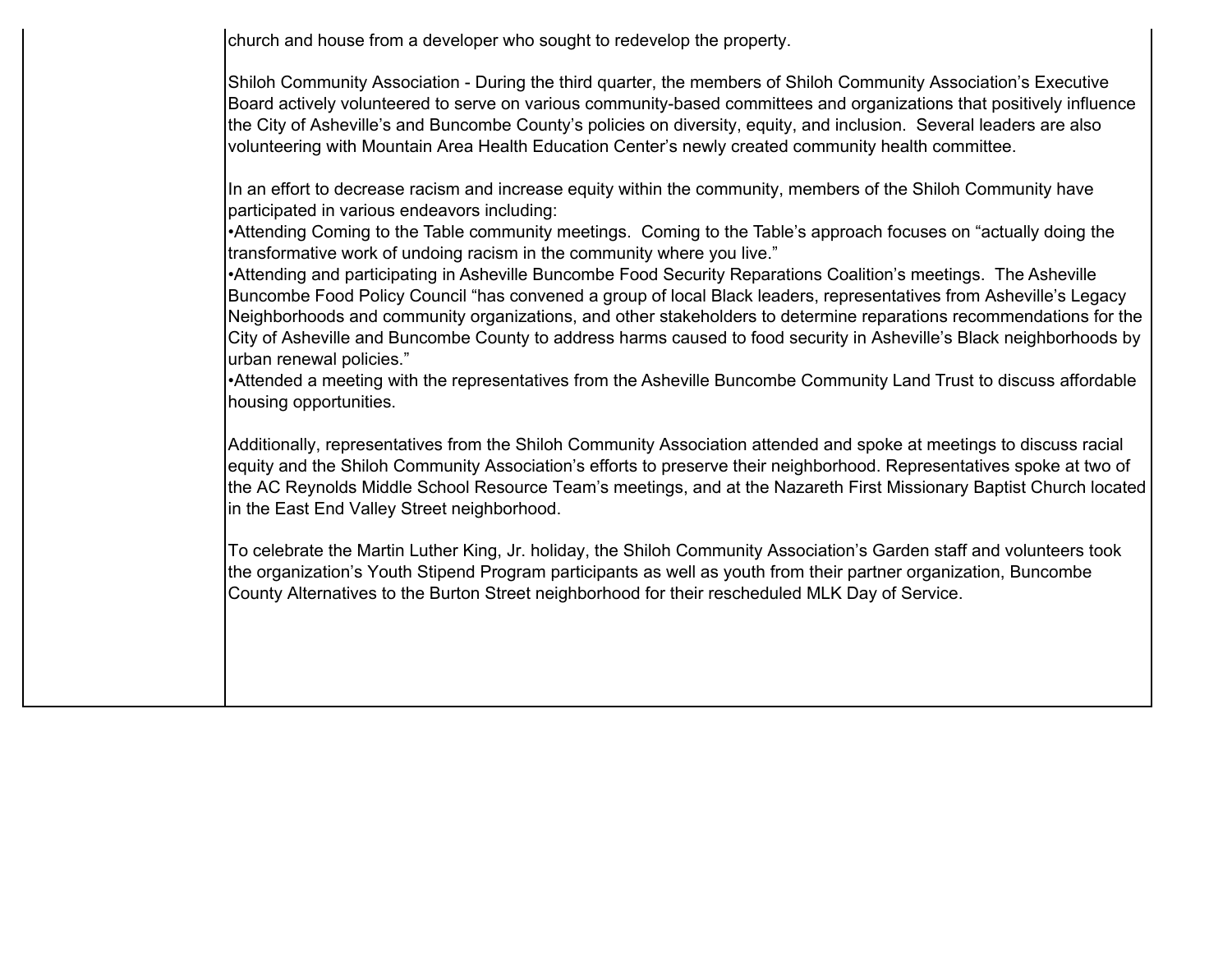| <b>Activities related to</b><br>increasing operational<br>excellence: | Burton Street Community Association - The Burton Street Community Association's community asset mapping project is<br>now in the pilot phase. The leadership of the organization is continuing to seek administration and grant writing support<br>for the organization. The Burton Street Community Association's Treasurer attended a QuickBooks course to expand<br>their financial management skills. Burton Street Community Association's leadership is continuing to work with<br>representatives from the City of Asheville to schedule a tour of the neighborhood to explore possibilities for the city's<br>investments into the neighborhood's infrastructure.                                                                                                                                                                                                                                                                                                                                                                                                                                                                                                                                                                                                                                             |
|-----------------------------------------------------------------------|-----------------------------------------------------------------------------------------------------------------------------------------------------------------------------------------------------------------------------------------------------------------------------------------------------------------------------------------------------------------------------------------------------------------------------------------------------------------------------------------------------------------------------------------------------------------------------------------------------------------------------------------------------------------------------------------------------------------------------------------------------------------------------------------------------------------------------------------------------------------------------------------------------------------------------------------------------------------------------------------------------------------------------------------------------------------------------------------------------------------------------------------------------------------------------------------------------------------------------------------------------------------------------------------------------------------------|
|                                                                       | East End Valley Street Neighborhood Association - The leadership of the East End Valley Street Neighborhood<br>Association hosted a virtual meeting with the City of Asheville's Mayor, Esther Manheimer, to discuss the neighborhood's<br>ongoing needs.                                                                                                                                                                                                                                                                                                                                                                                                                                                                                                                                                                                                                                                                                                                                                                                                                                                                                                                                                                                                                                                             |
|                                                                       | Project Lighten Up - To increase the organization's fiscal sustainability the staff continued to expand the community<br>partnerships to garner financial support. Project Lighten Up's program is featured on First Presbyterian Asheville's<br>website with a link to Amazon for people to donate supplies to the organization. A prominent request for volunteers has<br>been placed on www. Asheville.com to garner volunteers for the organization.                                                                                                                                                                                                                                                                                                                                                                                                                                                                                                                                                                                                                                                                                                                                                                                                                                                              |
|                                                                       | Shiloh Community Association's Communication Committee - As part of the Shiloh Community Association's efforts to<br>increase the neighborhood's awareness of the various activities, events, meetings, and engagement markets that are<br>occurring within the Shiloh Community, or hosted by the City of Asheville, Buncombe County, and several boards and<br>committees, the Shiloh Community Association implemented a communication's plan that is being led by committee of<br>volunteers. The Communication's Committee currently reaches 178 community members using the Shiloh Community<br>Association's various media resources, which includes their newsletters and Robocalls. The Shiloh Community<br>Association also effectively utilized the organization's Facebook page to disseminate information to the community. The<br>page has 450 followers who receive regular updates about the organization's efforts and important community-based<br>information. Due to the increased outreach efforts, residents contact the page's administrator to get involved with the<br>Shiloh Community Association. The Facebook page administrator shares the contact information with a member of the<br>Shiloh Community Association's leadership to ensure that the interested individual is contacted. |
|                                                                       | Due to the increased volume of community-based programs, events, and meetings that are being hosted by the                                                                                                                                                                                                                                                                                                                                                                                                                                                                                                                                                                                                                                                                                                                                                                                                                                                                                                                                                                                                                                                                                                                                                                                                            |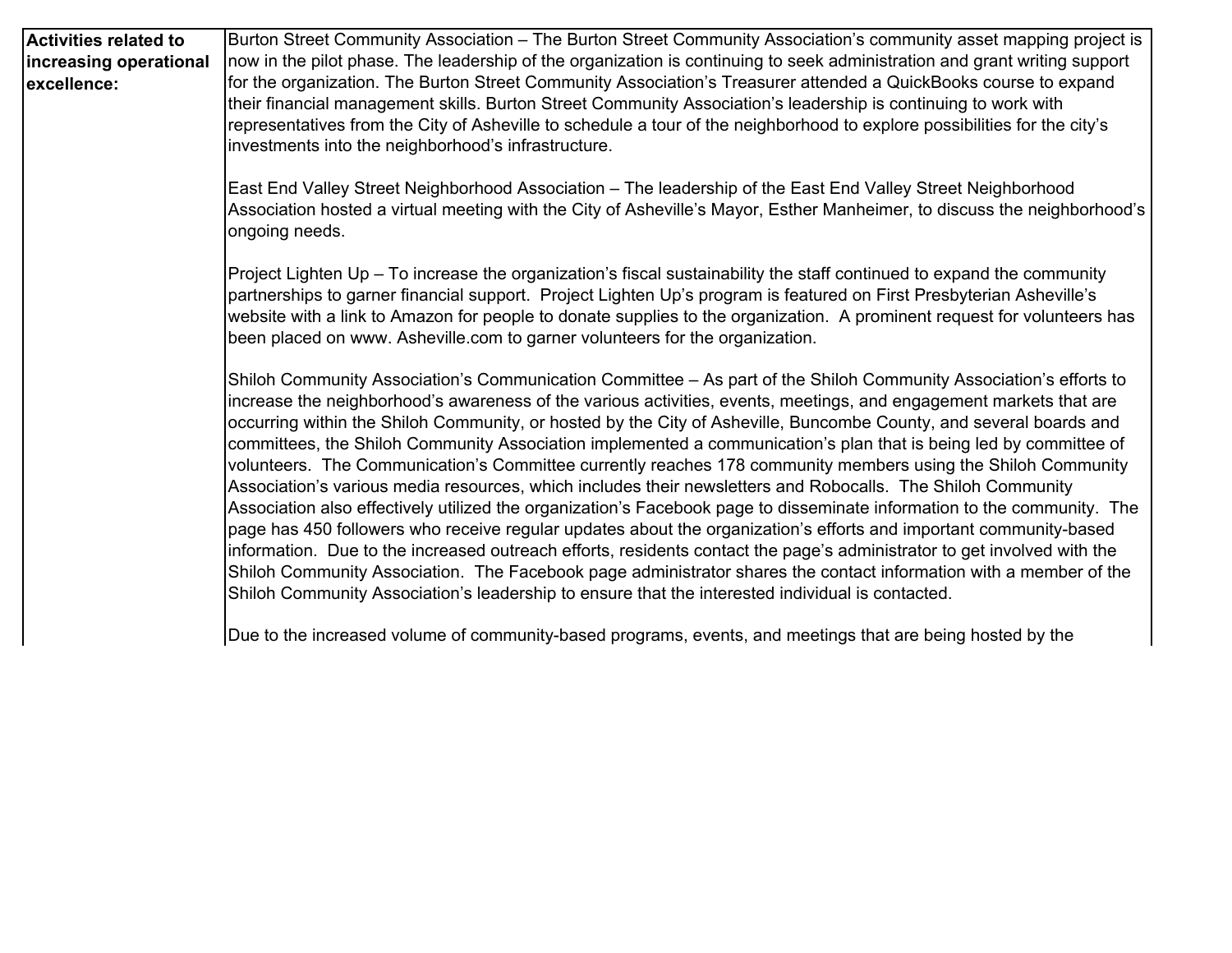Association and within the community, members of the Shiloh Community Association's Communication's Committee and the Executive Board members are challenged with staying updated and informed of the increasing activities. Despite the increased volume of information, the members of the Communication's Committee and Executive Board diligently work to ensure the communication is provided to the community using the organization's Facebook page, Robocalls and website.

Shiloh Community Association's Garden – Increasing the Shiloh Community Association's program sustainability continues to be an important endeavor. During the third quarter, the organization's part-time staff submitted a proposal to WNC Bridge Foundation's Impact Grant fund, an application to Buncombe County's Tipping Point grant fund to hire a Black Environmental Educator who will work in the garden, and an application to Buncombe County for a Land Development and Construction Coordinator.

Shiloh Community Association's Garden's Resident Agriculture expert created a crop rotation plan for the upcoming growing season to maximize produce production for the neighborhood. The Shiloh Community Association's Garden received a \$1,000 stipend from North Carolina Agriculture and Technical State University to pay a student staff member for two months of environmental education and operational support.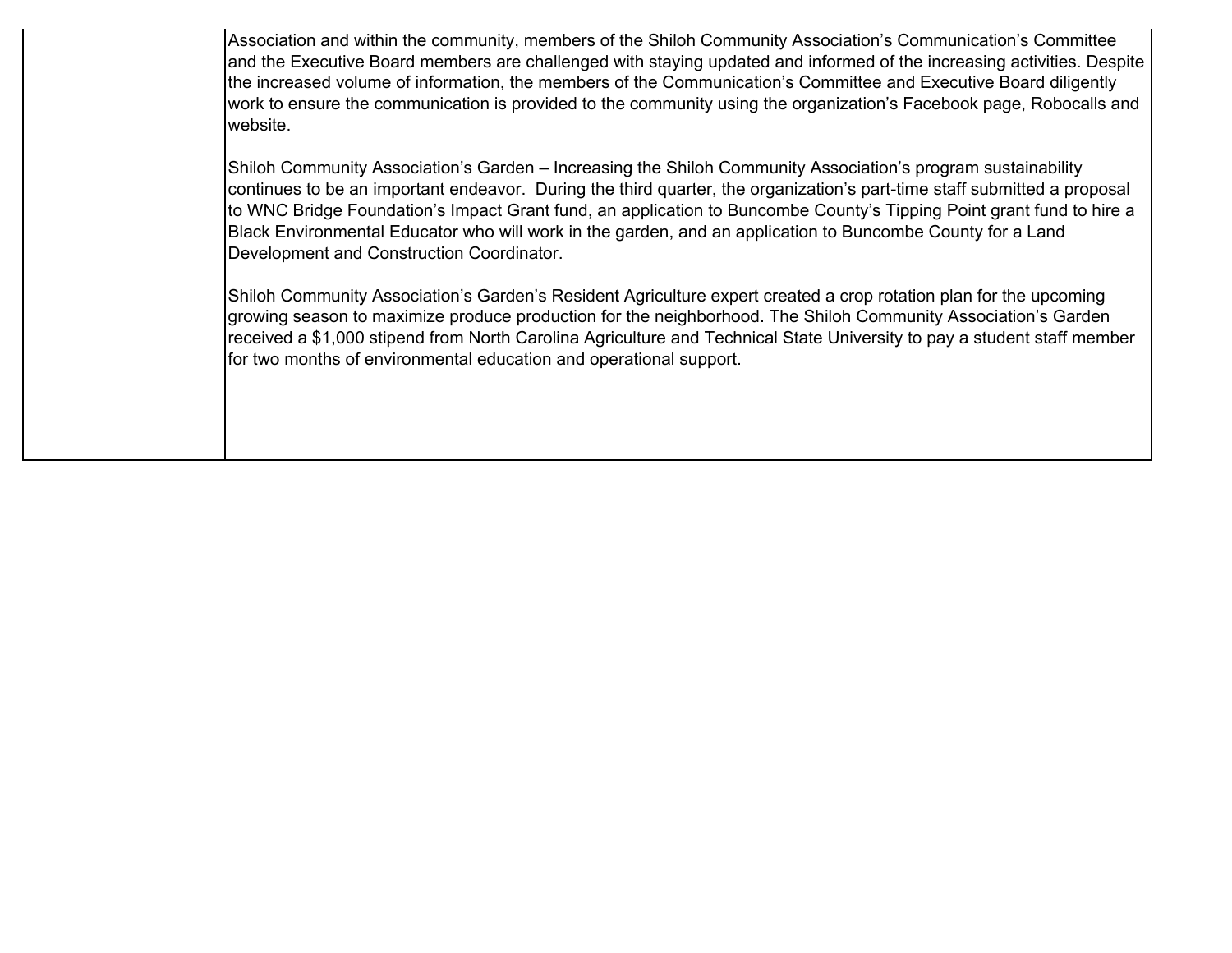# **FY2022 Buncombe County Isaac Coleman Grant Report**

| <b>Organization Name:</b> |                                           | <b>Shiloh Community Association</b>             |  |  |  |  |  |  |  |  |  |  |
|---------------------------|-------------------------------------------|-------------------------------------------------|--|--|--|--|--|--|--|--|--|--|
| <b>Project Name:</b>      | <b>E.W. Pearson Project Collaborative</b> |                                                 |  |  |  |  |  |  |  |  |  |  |
|                           |                                           | Quarter 1 (July 1, 2021 - September 30, 2021)   |  |  |  |  |  |  |  |  |  |  |
| Reporting Quarter:        |                                           | Quarter 2 (October 1, 2021 - December 31, 2021) |  |  |  |  |  |  |  |  |  |  |
| (Check one)               |                                           | Quarter 3 (January 1, 2022 - March 31, 2022)    |  |  |  |  |  |  |  |  |  |  |
|                           |                                           | Quarter 4 (April 1, 2022 - June 30, 2022)       |  |  |  |  |  |  |  |  |  |  |

# **Progress toward annual goals**

|                                                                        |                    | Please only include new data for the specific quarter |                  |                  |                  |                                                 |
|------------------------------------------------------------------------|--------------------|-------------------------------------------------------|------------------|------------------|------------------|-------------------------------------------------|
| <b>Measure</b>                                                         | <b>Annual Goal</b> | <b>Quarter 1</b>                                      | <b>Quarter 2</b> | <b>Quarter 3</b> | <b>Quarter 4</b> | <b>Progress</b><br>toward<br><b>Annual Goal</b> |
| $\#$ of combined community events                                      | 20                 | 9                                                     | 47               | 18               |                  | 74                                              |
| $\sharp$ of individual volunteers                                      | 1000               | 14                                                    | 41               | 871              |                  | 926                                             |
| # of combined youth participation in school and<br>enrichment programs | 185                | 216                                                   | 11               | 489              |                  | 716                                             |

**Comments:**